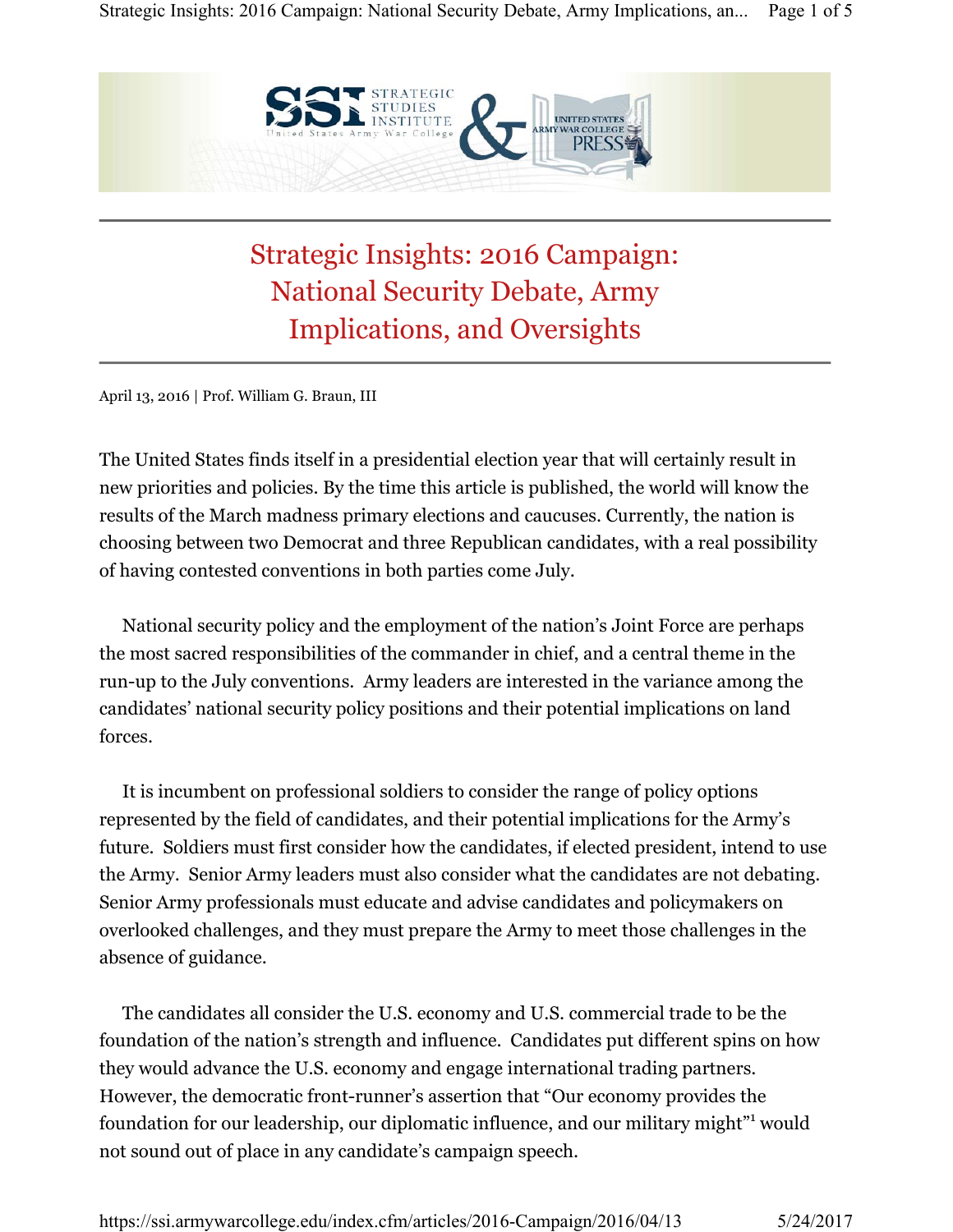With two notable exceptions, the candidates' foreign policy philosophies embrace international engagement and the expansion of Western values as critical U.S. interests. Donald Trump and Bernie Sanders are the two outliers to this observation. Trump's philosophy seems less concerned with expanding Western values than competing successfully in international markets for economic competitive advantage. He believes he can do this without intervention (or war). Bernie Sanders is the most isolationist candidate, setting a very high bar for any U.S. intervention beyond diplomacy. Governor John Kasich's quote would resonate in the other campaigns and align with the general trajectory of U.S. national security strategy since the Cold War.

. . . the U.S. can play a critical role in making the world more stable. We must rededicate ourselves to the values that underpin and unite the Western world: democracy, a respect for individual and civil liberties, a respect for human rights, a belief in the equality of men and women, and a tolerance of different worldviews and religious beliefs.<sup>2</sup>

 Despite this general philosophic alignment, as with each post-Cold War administration, implementation strategies and the tools used to advance these philosophies have varied. Examining the language used by the candidates regarding the military and its role could offer a window into implementation policy and strategy variance among the candidates.

There is a difference between how the parties address military issues. Both parties talk about supporting the military and veterans. The Democrats quickly turn this conversation toward U.S. Department of Veterans Affairs reform and caring for wounded warriors. The conspicuous absence of a defense budget versus entitlement discussion suggests the Budget Control Act (sequestration) restrictions will continue in a Democratic administration. Among the Republican candidates defense budgets will likely increase. Those with specific plans, particularly Senator Ted Cruz, support increased strategic strike and high-end systems, including missile defense, satellite, and cyber capabilities. No candidate is talking about adjusting Army end strength.

There are marginal differences between candidates regarding the military's role in foreign policy. The candidates all rattle off the same half-dozen threats likely to precipitate a military action. Candidates in both parties indicate they will explore other options first, holding direct military action as a last resort. Other consensus themes include increased burden sharing by U.S. partners in all theaters, a regional Sunni force to confront Daesh (ISIS) in Syria and Iraq, and commitment of U.S. "unique capabilities" to support those partners. The euphemism for "unique capabilities" universally means Naval and Air strategic strike support. Republican candidates include Special Operations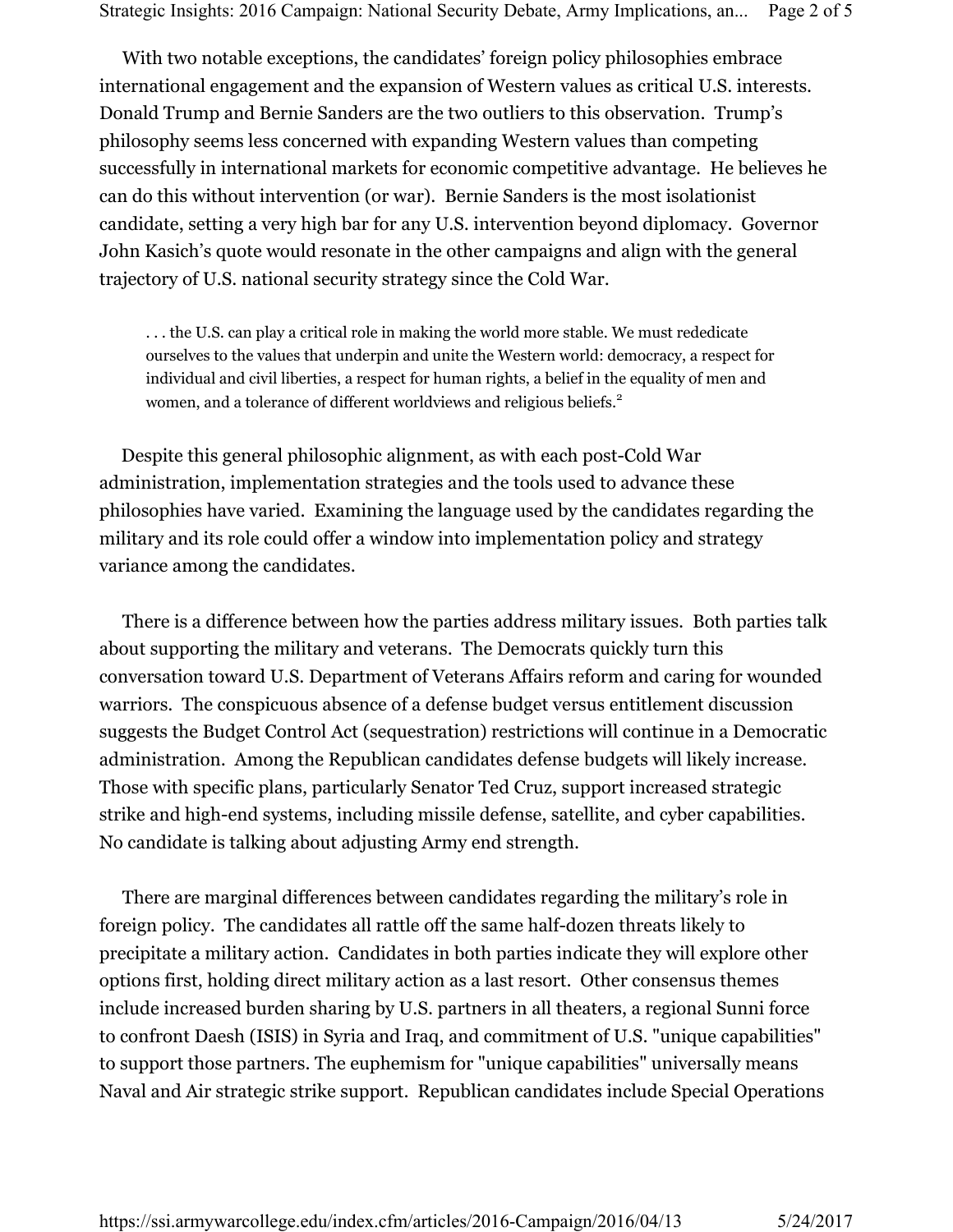advisors and Army Security Force Assistance trainers among the unique U.S. capabilities, although a Democratic administration would likely continue President Obama's policy of including these supporting role ground forces as well.

There is a clear policy difference between Democrat and Republican candidates regarding the employment of U.S. ground forces to defeat Daesh (ISIS) and to confront challengers in other theaters. The Democratic candidates resist the notion of additional "boots-on-the-ground," thereby promoting stability through proxies without "miring our troops in another misguided ground war."<sup>3</sup> Republican candidates call for U.S. ground troops, especially to defeat Daesh and to block Russia from her aspirations in Eastern Europe. Donald Trump indicated he would employ U.S. ground forces to secure oil fields that Daesh can exploit – presumably as a first option.

The alignment of candidate positions on foreign policy and military missions offers predictability to Army leaders on two fronts. First, a Republican candidate will likely try to increase defense budgets, and a Democratic candidate will likely support continued sequestration limits. However, Army end strength is unlikely to increase regardless of the election outcome.

Second, consensus limits the number of challenges that candidates can expect military planners to prepare for and narrows their preferred "ways" to confront those challenges. Everybody wants to defeat ISIS and the prevailing means in both parties is reliant on a regional Sunni force bearing the ground fight burden. All candidates are concerned with nuclear proliferation and possible rogue behavior by North Korea and Iran. Beyond traditional deterrence, candidates differ on approaches to confront these challenges; but no candidate is advocating a direct military response. Finally, the candidates would like to build U.S. and partner nation military capabilities to respond to Russian designs for Eastern Europe and Chinese assertiveness in Asia. The general alignment of these policy positions significantly narrows the military planning aperture and narrows the focus of Army senior leaders toward that of combat readiness.

Political candidates have not addressed four key issues that should concern military leaders. They all stem from the idea that challengers and partners get a say in setting conditions that will motivate and limit the range of U.S. options. The first issue involves "soft power" produced outcomes achieved by strengthening alliances, nurturing relationships, and building military capacity among partners. The candidates have not provided insight into the military's role in supporting diplomacy, partner engagement, and relationship networking to achieve these "soft power" goals. Second, no candidate has laid out a plan for dealing with China in the "Gray Zone,"– that coercive competitive space short of sustained conflict. Russia and China have both threatened U.S. national interests without exceeding a threshold for direct military action. Short of precipitating a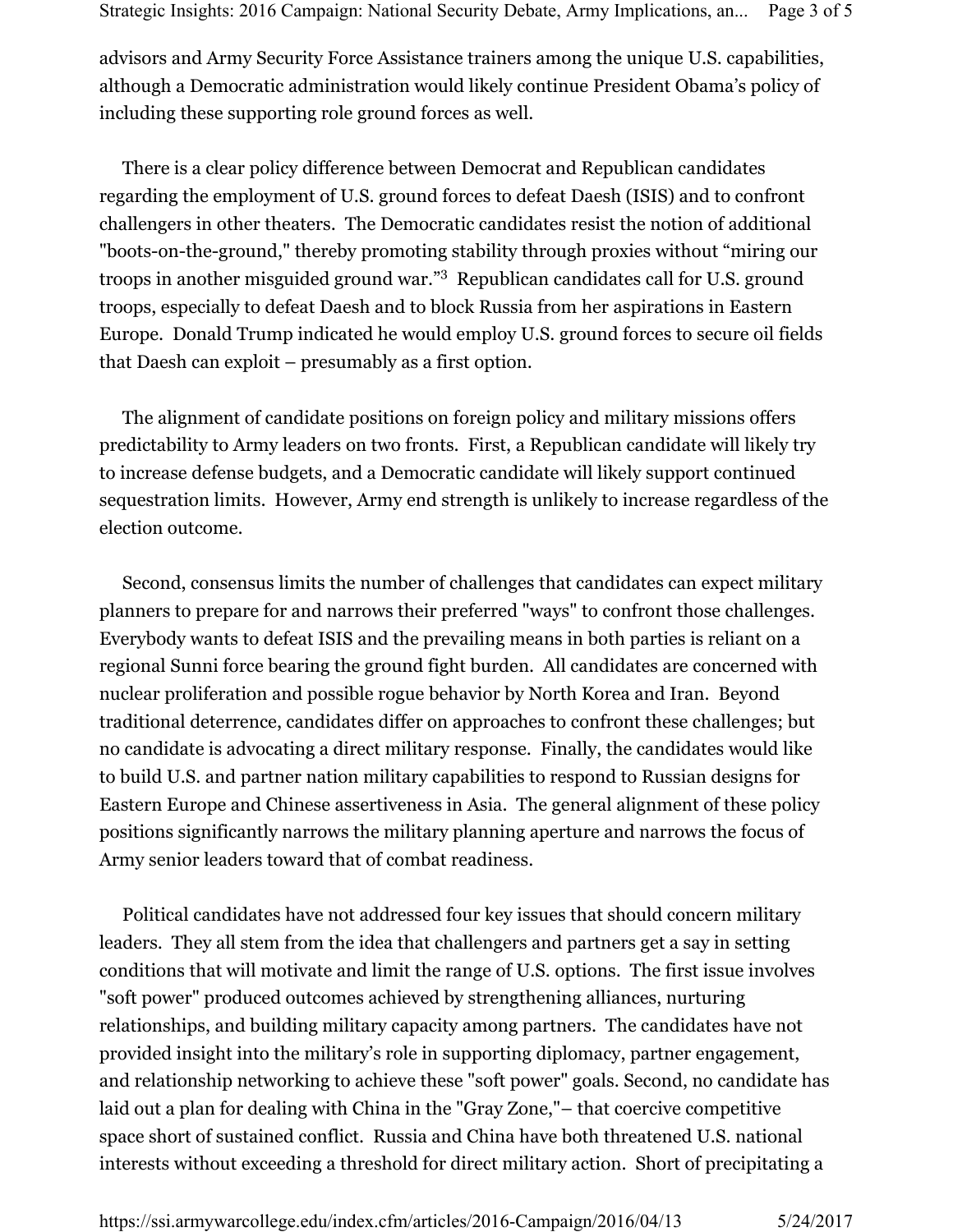fight, China is currently advancing its interests at the expense of the United States in this competitive space. Third, no political or military leader is anxious to engage in a regime change operation any time soon. Yet, from a military perspective, the leadership vacuum in Syria, Iraq, Libya, Yemen and a host of other states around the globe present the same challenges. As conditions in those states directly or indirectly affect the American people or their interests, the military must be prepared to act. Finally, partners might not be willing or able to accommodate the burden the candidates expect of them without significant U.S. ground force involvement. Lieutenant General H.R. McMaster cautions that the primary reliance by the United States "on proxies is often problematic due to variations in capability and the impact of incongruous interests on each party's willingness to act."<sup>4</sup> Limited warfighting capabilities, misaligned interests, and differing degrees of commitment may confound each candidate's vision of dealing with future challenges without U.S. ground forces. In addition, some new partners lack the training or inclination to employ their forces (to fight or manage the peace) in ways that conform to U.S. sensibilities and ethical norms.

History and the vagaries of campaign rhetoric caution against making predictions as to how a candidate, once president, will employ U.S. military forces around the world – regardless of what they proffer during the campaign. Yet two insights seem clear. First, the near single-minded focus of the Army's leadership to maintain current force combat readiness despite declining budgets seems well placed. Second, as an institution, the Army must put some time and energy into examining how to win in contested security environments that do not resemble historic, state-centric, warfare – for it is likely that the Army will find itself engaged in those contested environments in the near future. Developing relationship networks, assuring partners through engagement, and finding ways to compete in the "Gray Zone" between peace and war are as important to advancing U.S. interests as sustaining the Army's capacity to fight and win the nation's wars.

## **ENDNOTES**

 1. Clinton Campaign web page, National Security tab, available from *https://www.hillaryclinton.com/issues/national-security/*.

2. John Kasich, "Making America Safer and Defeating ISIS," National Security Speech, Washington, DC, November 17, 2015, available from *https://johnkasich.com/NationalSecurity/*.

3. Clinton Campaign web page, National Security Tab, Defeat ISIS paragraph, available from *https://www.hillaryclinton.com/issues/national-security/*.

4. H.R. McMaster, "Thinking Clearly about War and the Future of Warfare – The U.S. Army Operating Concept," Military Balance Blog, October 23, 2014, available from *https://www.iiss.org/en/militarybalanceblog/blogsections/2014-3bea/october-831b/thinking-clearlyabout-war-and-the-future-of-warfare-6183*.

https://ssi.armywarcollege.edu/index.cfm/articles/2016-Campaign/2016/04/13 5/24/2017